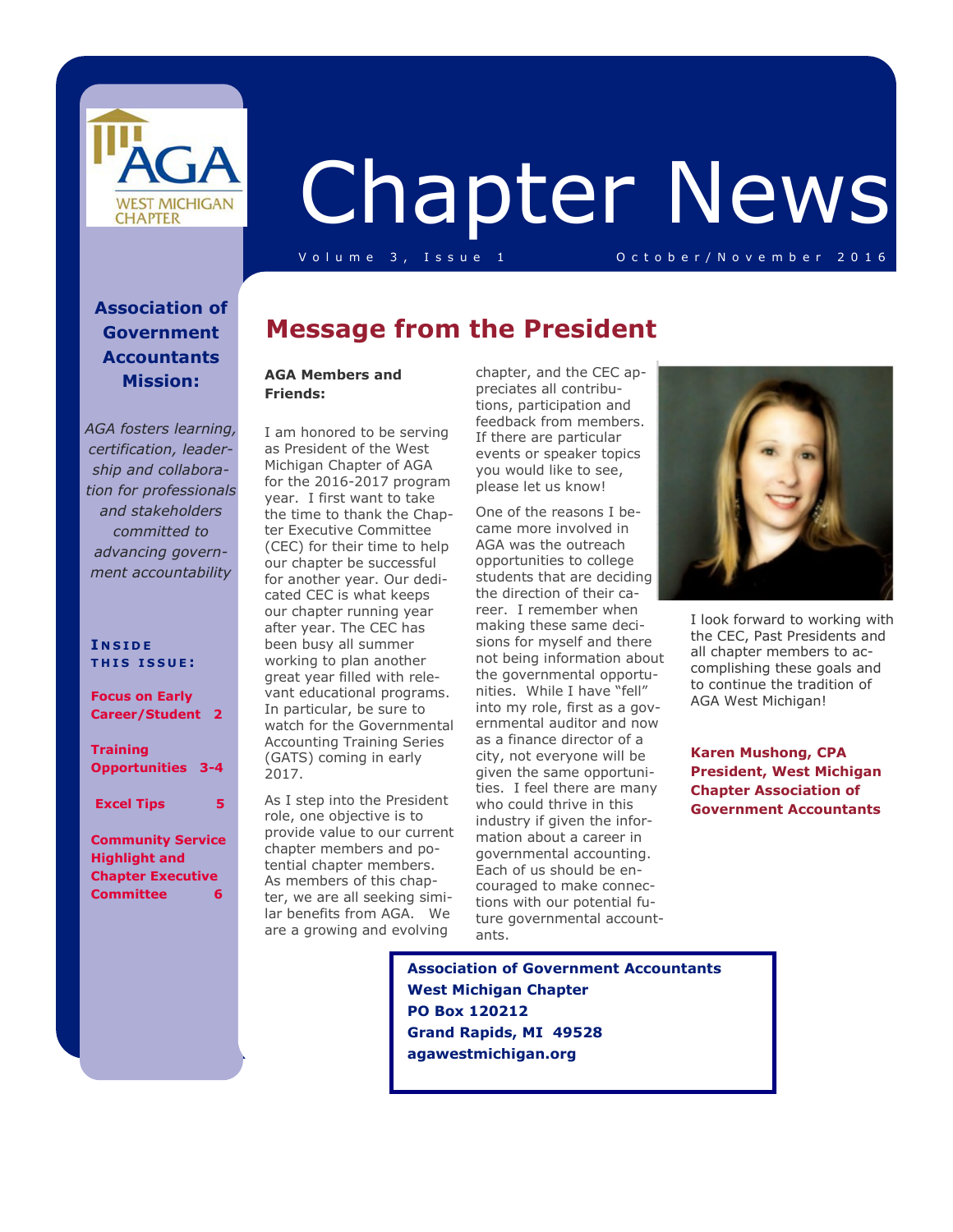

# **Focus on Early Career**

**Volume 3, Issue 1** 

**& Student Page 2** 

## **Student Board Member Highlight**

Each year, AGA West Michigan awards a "Student Board Member" scholarship of \$500/semester for the recipient's participation on the Chapter Executive Committee.

The 2016/2017 recipient of this award is Brady Gent– a senior at Davenport University who plans to pursue a Masters of Accountancy upon graduation, and is currently an intern at Innotec.

Brady is also involved in several extracurricular activities including varsity rugby, the Student –Athlete Advisory Committee, Volunteer Income Tax Assistance, and is a student member of the AICPA and IMA.



Brady's role is to assist AGA West Michigan in improving student and faculty involvement by developing contacts, providing information on upcoming AGA West Michigan events, and enhancing the overall visibility of our organization. He will also assist in planning the Student & Early Career Event planned for February 2017. Congratulations Brady!

#### **Did you know?**

• Our Chapter invites local college students to attend Chapter events free of charge. Two "student scholarships" are offered for each local event on a firstcome, first-served basis.



**Like us on Facebook to learn about chapter events, links to helpful sites and job opportunities**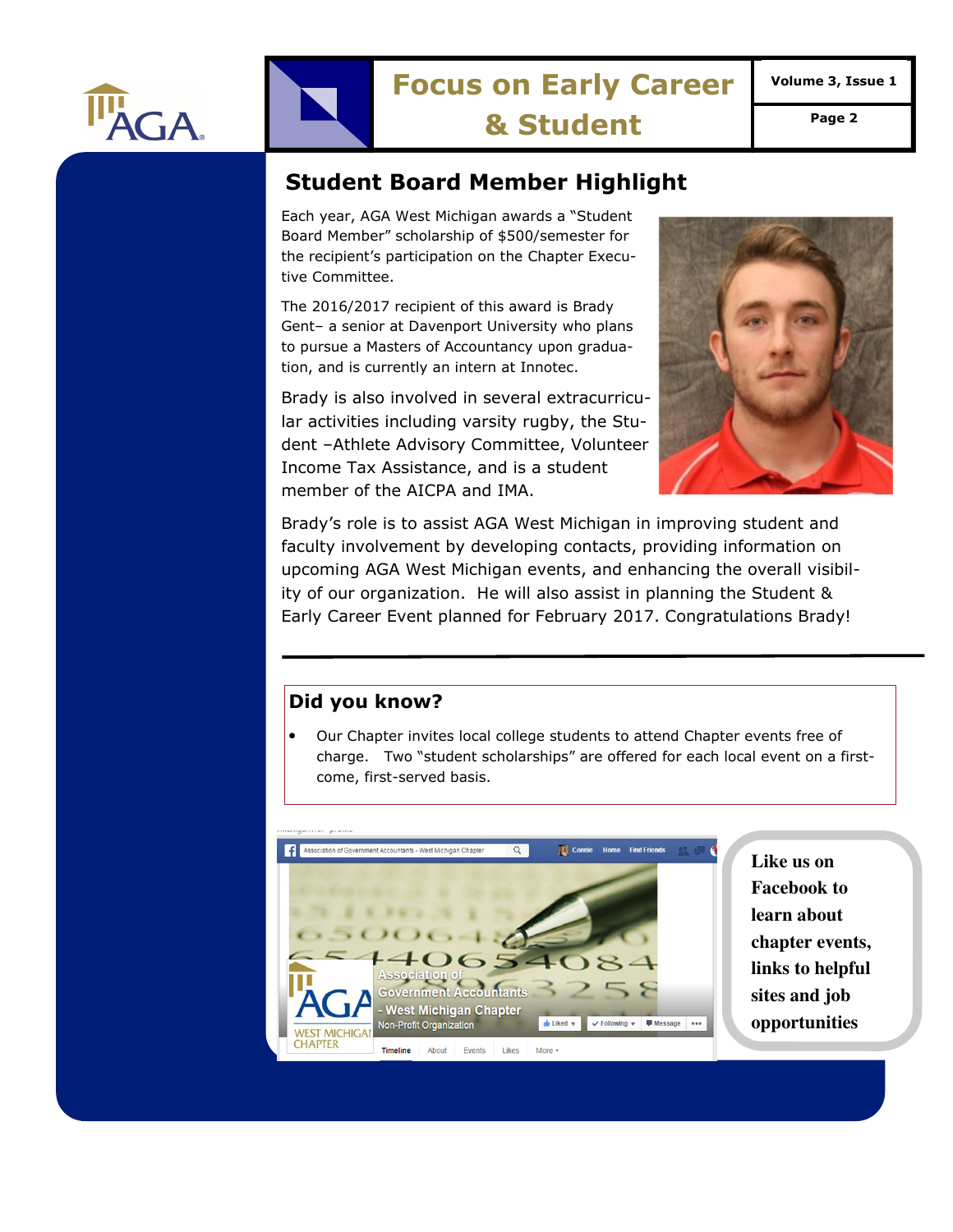

# Training Opportunities

**Volume 3, Issue 1** 

**Page 3** 

FREE!

8 Hours of CPE!

FREE!

## **Local Training Opportunities**

## **Planned Future Events by AGA West Michigan**

- **October 19, 2016 Webinar**  Practical Implementation Tips for GASB 72 (Fair Value) and GASB 77 (Tax Abatement Disclosures
	- **December 1, 2016** AGA/GFOA Double Feature:
		- Morning AGA Event: Professional Ethics, the CGFM Program, Citizen Centric Reporting

- Afternoon: GFOA GAAP Update

- **January 25, 2017 Webinar**—2017 Governmental GAAP Update
- **Spring 2017**—Governmental Accounting Training Series (GATS): GATS consists of three levels which can be taken consecutively or individually. depending on your training needs. Consult our website for more information.

**Register at http://www.agawestmichigan.org/home/events**



Congratulations to our Chapter's newest Certified Government Financial Managers!

*Did you know? AGA West Michigan provides study materials for the CGFM exam that members may borrow free of charge? Please contact education@agawestmichigan.org for more information.* 

The Association of Government **Accountants** is a 15,000-member professional organization devoted to meeting the professional development, education, networking, and certification needs of its members.

AGA represents government financial managers working in local, state and federal governments as well as the private sector and academia.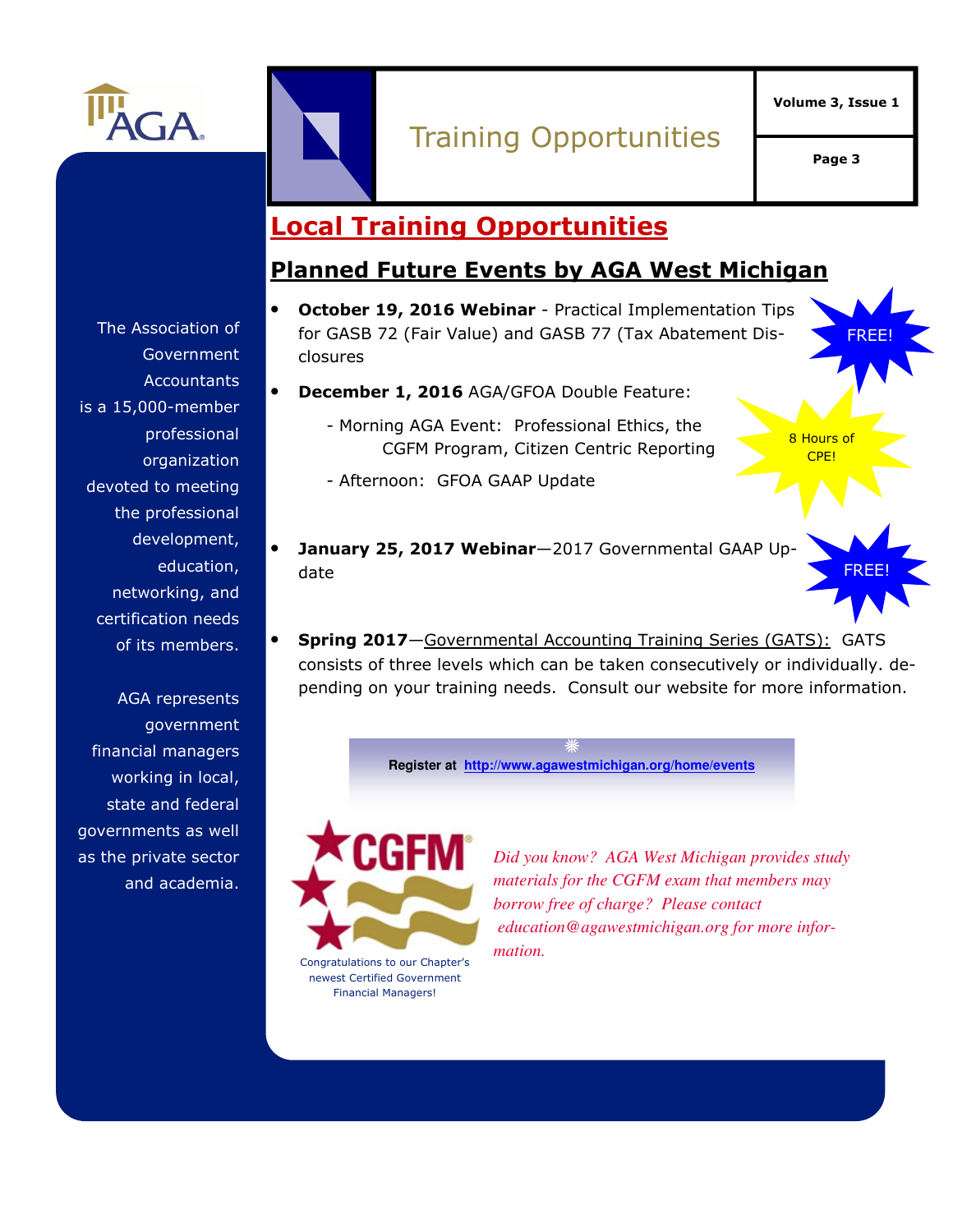

**Page 4** 

**Collaborating to keep you** 

## **informed!**

AGA West Michigan and the Michigan Government Finance Officers Association (MGFOA) are partnering to inform memberships of both organizations on upcoming conferences, seminars, and webinars offered.



## **Planned Future Events by MGFOA**

- October 26, 2016—Front Porch Forum—Kentwood City Hall
- November 1, 2016 Live Training at the Okemos Conference Center– Advanced Accounting & Financial Reporting.

**View MGFOA Event Calendar:** http://migfoa.org/MGFOA/Training/?fuseaction=calendar

## **National Training Opportunities**



## **Tools and Strategies for Fighting Fraud**

**November 16, 2016** Webinar | 2-3:50 p.m. ET | 2 CPEs



## **Financial Systems Summit**

**January 13, 2017** Jan. 13, 2017 | Washington or virtual | 6 CPEs



## **National Leadership Training**

February 15 - 16, 2017 Feb. 15-16 | Washington or virtual | 14 CPEs

**Register at https://www.agacgfm.org/home.aspx**

The Association seeks to advance government accountability at all levels of government through its Certified Government Financial Manager (CGFM) Program, which has recognized more than 13,000 individuals for their unique skills and experience.

To learn more about the Association, its many programs, or any of its 90 chapters, visit us online at www.agacgfm.org.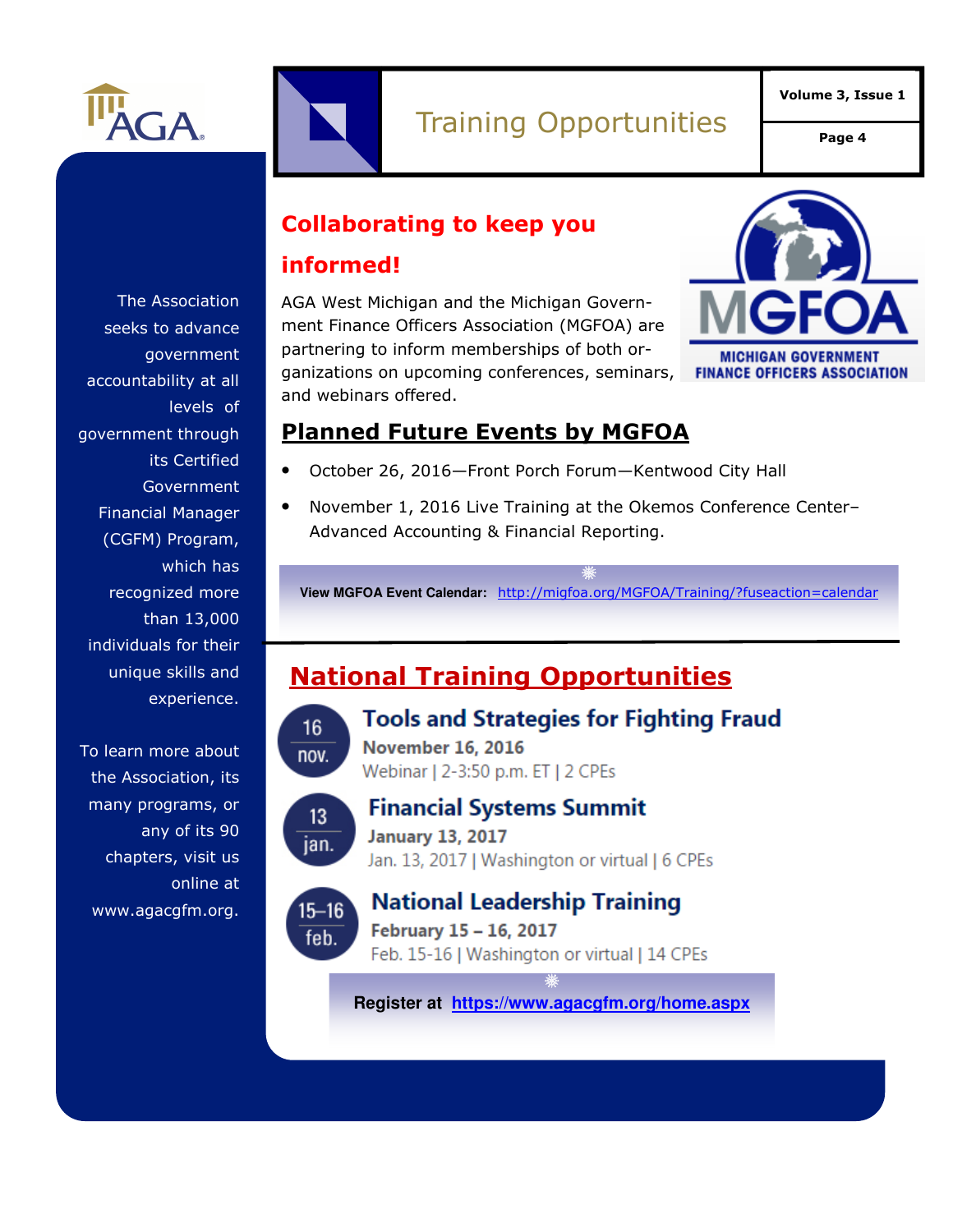



# **Excel Tips Page 5**

#### **Excel's VLOOKUP Function—Demystified**

Excel's VLOOKUP statement is a valuable tool for consolidating data from two separate reports, for statements/reports that are updated frequently, and many other functions. The formula is a bit unwieldy, but once you get used to using it, it can save you a lot of time.

#### **VLOOKUP(lookup\_value,table\_array,col\_index\_num,[range\_lookup])**

#### **Application:**

You download a system file that includes employee name, bargaining unit/employee group, and annual salary on to one excel sheet and have a separate sheet in the same workbook that gives retirement rates:

#### **Sheet name = "employees" Sheet name = "R Rates"**

#### $\overline{B}$  $\mathbf A$  $\mathbf C$  $\overline{A}$  $\overline{B}$ Bargaining Annual Retirement Employee Unit Wages  $\mathbf{1}$ **Bargaining Unit**  $\mathbf{1}$ Rate 2 John Doe Teamster \$45,000  $\overline{2}$ Teamster 9% 3 Jane Smith POAM \$55,000 3 POAM 16% 4 Pat Smith Unclassified \$80,000 4 Unclassified 12%

|            |              |          |            |  |                                                    | $\,$ In the VLOOKUP                                                                                     |
|------------|--------------|----------|------------|--|----------------------------------------------------|---------------------------------------------------------------------------------------------------------|
|            | Bargaining   | Annual   | Retirement |  |                                                    | formula, B2 is the<br>cell address of the<br>look up value, the<br>bargaining unit for<br>John Doe. The |
| Employee   | Unit         | Wages    | Rate       |  |                                                    |                                                                                                         |
| John Doe   | Teamster     |          |            |  | $$45,000$ =VLOOKUP(B2, R Rates'!A\$1:B\$4,2,FALSE) |                                                                                                         |
| Jane Smith | <b>POAM</b>  | \$55,000 | 16%        |  |                                                    |                                                                                                         |
| Pat Smith  | Unclassified | \$80,000 | 12%        |  |                                                    |                                                                                                         |

next section is the

table you want to find it in. The table array is \$A\$1:\$B\$4 in the "R Rates" sheet. Note the anchoring dollar signs. This is done so that when you copy the formula down, the table coordinates stay intact. Please note that the first column in the table array must have the lookup value.

Since you want it to return the rate, you want the number 2 to be the column index; this means it will return the value in the second column of the table on the "R Rates" sheet . The "FALSE" at the end of the formula means it must find that exact match; in most cases you'll want an exact match - this is accounting after all! The formula is case sensitive.

#### **Tips:**

- 1. The first few times you try to use it, you will probably get error messages. The evaluate formula tool (formulas, formula auditing, evaluate formula) can help you pinpoint where the error occurred.
- 2. Wherever possible, use numeric data in your lookup values as they tend to be more consistent than text.
- 3. The VLOOKUP formula works great with pivot tables too! This is helpful in preparing statement/ reports that you re-create often (e.g., monthly financial reports). You can download the data, refresh your pivot, and the statement will update the number, but keep your formatting.

*Do you have an excel tip you would like to share? Please email us at newsletter@agawestmichigan.org*